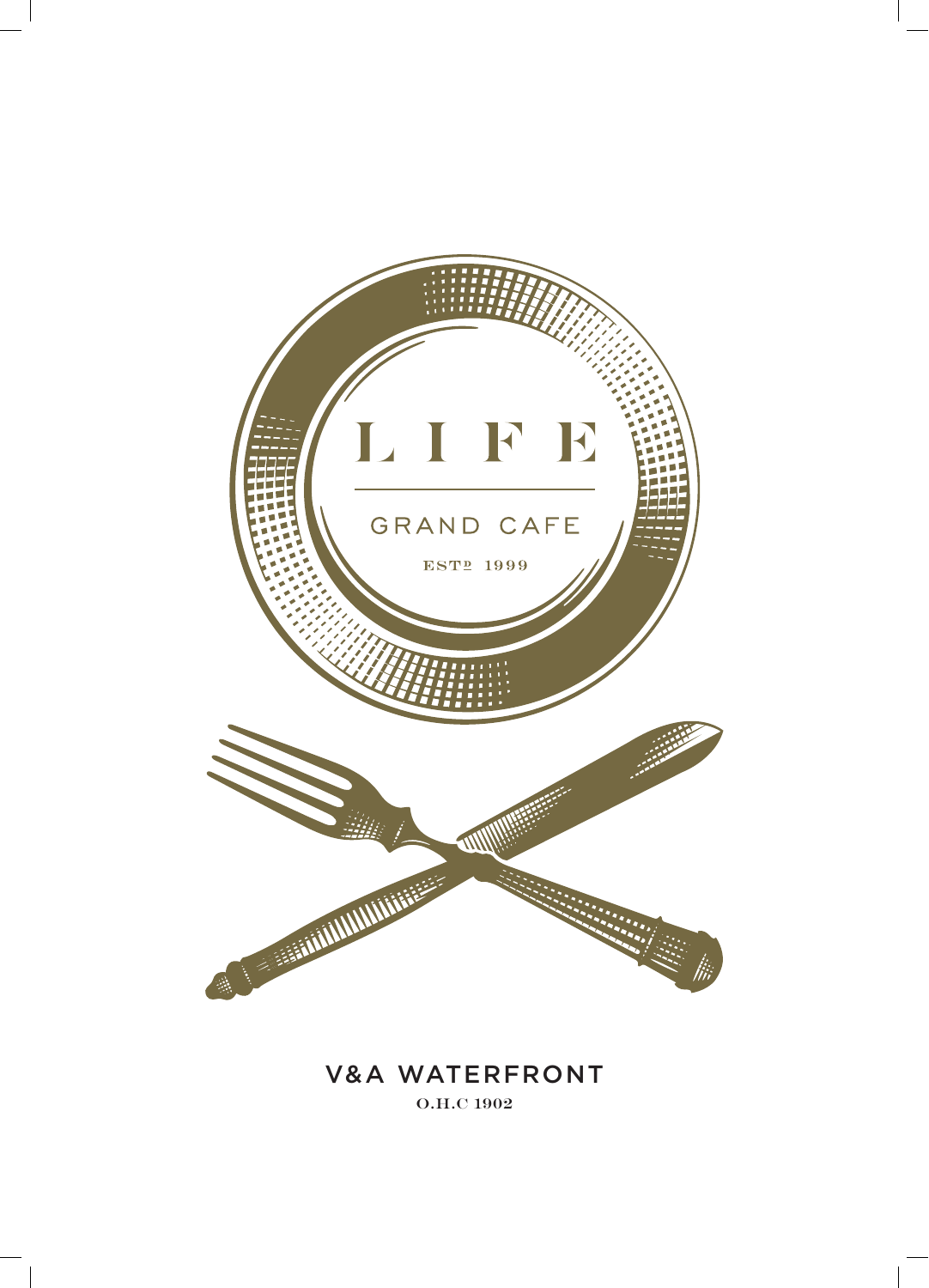

## SIMPLE SUSTENANCE SUBTLE AMBIENCE

## *WHOLESOME SIMPLICITY*

## *DECADENT DELIGHTS*

Life is all these things. 

## WE HAVE A SIMPLE PHILOSOPHY.

THE FRESHEST FOOD WITH GREAT PROVENANCE FROM PASSIONATE PURVEYORS, SIMPLY PREPARED; SLOW AND LANGUOROUS FROM OUR WOOD-BURNING FORNO, OR FAST AND SPIRITED FROM OUR SALAD, CRUDO, TAPAS AND COCKTAIL BARS.

> COMFORTABLE CLASSICS FROM THE KITCHEN, *with a little twist.*

> > $\sim$

FOOD YOU WANT TO LEAVE HOME FOR. *FOOD YOU FEEL AT HOME WITH.*

ARTISAN COFFEES, PREMIER CHEESES, CRAFTED CHARCUTERIE... EVERYDAY FRIENDS IN THE GUISE OF FOOD. THE WHIMSY OF FINE FARE, THE JOY OF FRESHLY BAKED BREAD. THE PLEASURE OF PIZZETTE AND COCKTAILS, THE INDULGENCE OF GOOD COMPANY IN LIVING THE WELL-LIVED LIFE.

> ENJOY WITH FAMILY, FRIENDS OR EN MASSE FOR LAZY MOMENTS, ENERGETIC QUICK-FIXES, HEALTHY PLEASURES OR NAUGHTY INDULGENCES. *Things that make the spirit smile.*

#### *ENJOY LIFE!*

PLEASE BE ADVISED THAT THE FOOD PREPARED HERE MAY CONTAIN THESE INGREDIENTS:

## *Milk \*Eggs \*Wheat \*Soy bean \*Peanuts \*Tree nuts \*Fish \*Shellfish*

*Commissioned by HRH Queen Victoria and established by her son, Prince Alfred in 1902, over its long history, this landmark ocean-front heritage building in the Victoria and Alfred Waterfront has been reviving travellers, locals and visitors as a refreshment station, tea room, chocolatier and restaurant for over a century. Under the sensitive restoration, skilled experience and character of fun of the LIFE Grand Group, ~ established in 1999 ~ this grand dame has entered a new age.*

## *~ Welcome ~*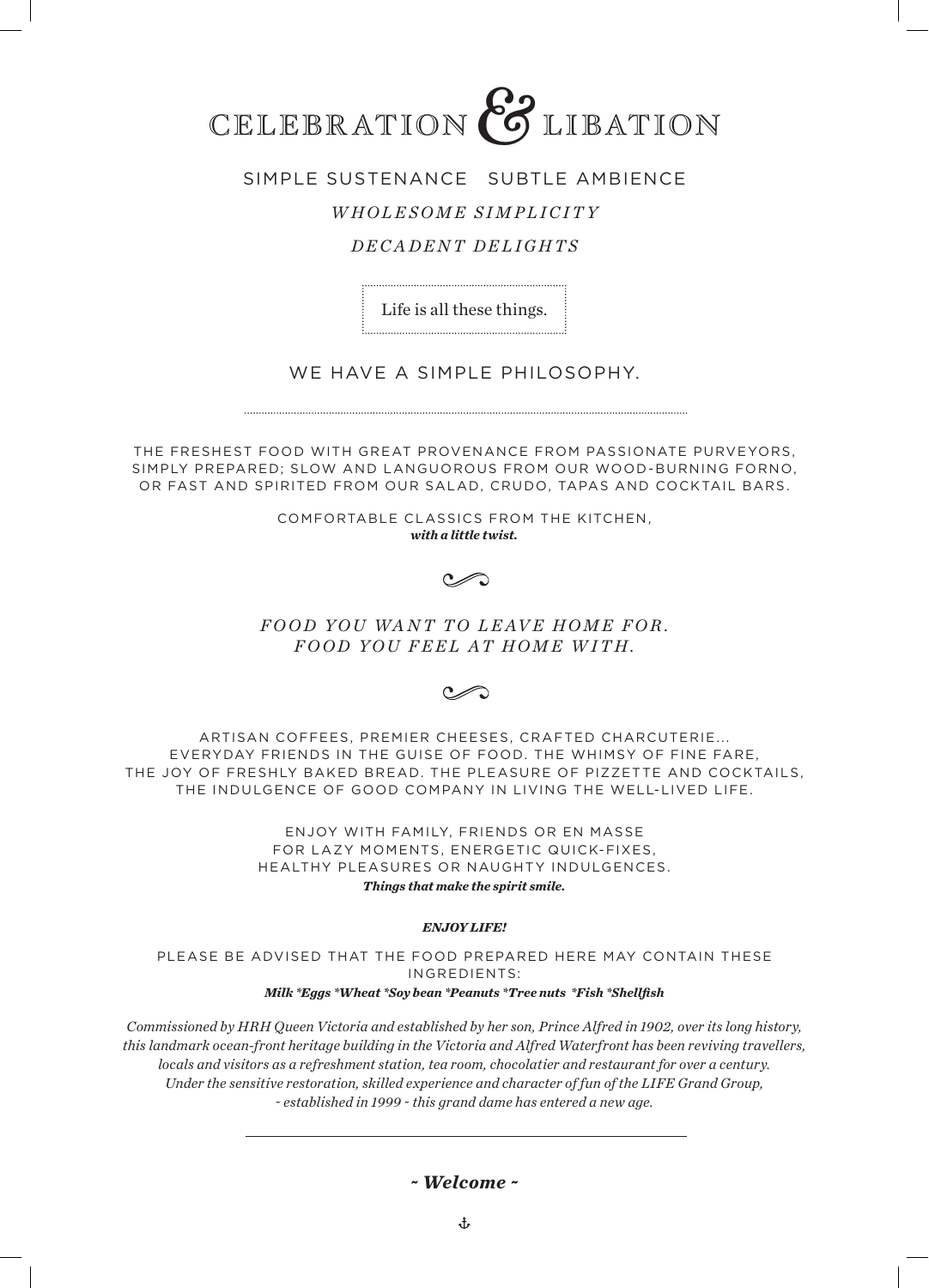$\overline{Q}$ ALL HAPPINESS DEPENDS ON A LEISURELY

## BREAKFAST

*John Gunther* 



# BREAKFAST BOWLS

AVOCADO BOWL *Avocado \*trio tomato \*poached eggs \*rye bread crisps 90*

TROPICAL BOWL *Papaya \*banana \*cranberries \*coconut & pumpkin seed granola \*yoghurt \*lime 74*

# **BREAKFAST**

LAZY BREAKFAST *Two eggs \*bacon \*beef sausage \*grilled mushrooms \*char-grilled plum tomatoes \*baby potato wedges \*baked beans \*toast 98*

SIMPLE BREAKFAST *Two eggs your way \*bacon \*grilled plum tomatoes \*toast 66*

SALMON & AVOCADO *2 eggs your way\* seared salmon \*avocado \*rye toast 176*

## BUTTER CROISSANT

 *\*butter \*preserves made in our kitchen 34 with white cheddar40 with Nutella 46*

FILLED CROISSANT *Bacon \*brie \*caramelised onion 60 Scrambled egg \*bacon 72 Tomato\*mozarella\*pesto 42 Beef ragù\* emmenthaler\* chilli 60*



EGGS BENEDICT *Poached eggs \*hickory ham \*homemade hollandaise English muffin 88*

SALMON BENEDICT *Poached eggs \*seared salmon \*red capsicum hollandaise \*English muffin 176*

MUSHROOM BENEDICT *Poached eggs \*creamy foraged mushrooms \*parmesan shavings \*rocket \*English muffin 98*

> PLAIN OMELETTE *3 egg omelette \*toast 58 Egg white only omelette \*toast 58*

## EXTRAS

*Fillet steak 200g 156 Seared salmon 108 Roe caviar 42 Bacon per slice 10 Avocado 32 Chorizo 38 Onions 10 Beef ragù 38 Capsicums 16 Hickory ham 20 Plum tomatoes 14 Calamata olives 12 Feta or cream cheese 22 Emmenthaler 28 /Gruyère 28 Baby potato wedges 20 Eggs 8 Mushrooms 18 Spinach 10 Chicken livers 38 Roast sirloin 40*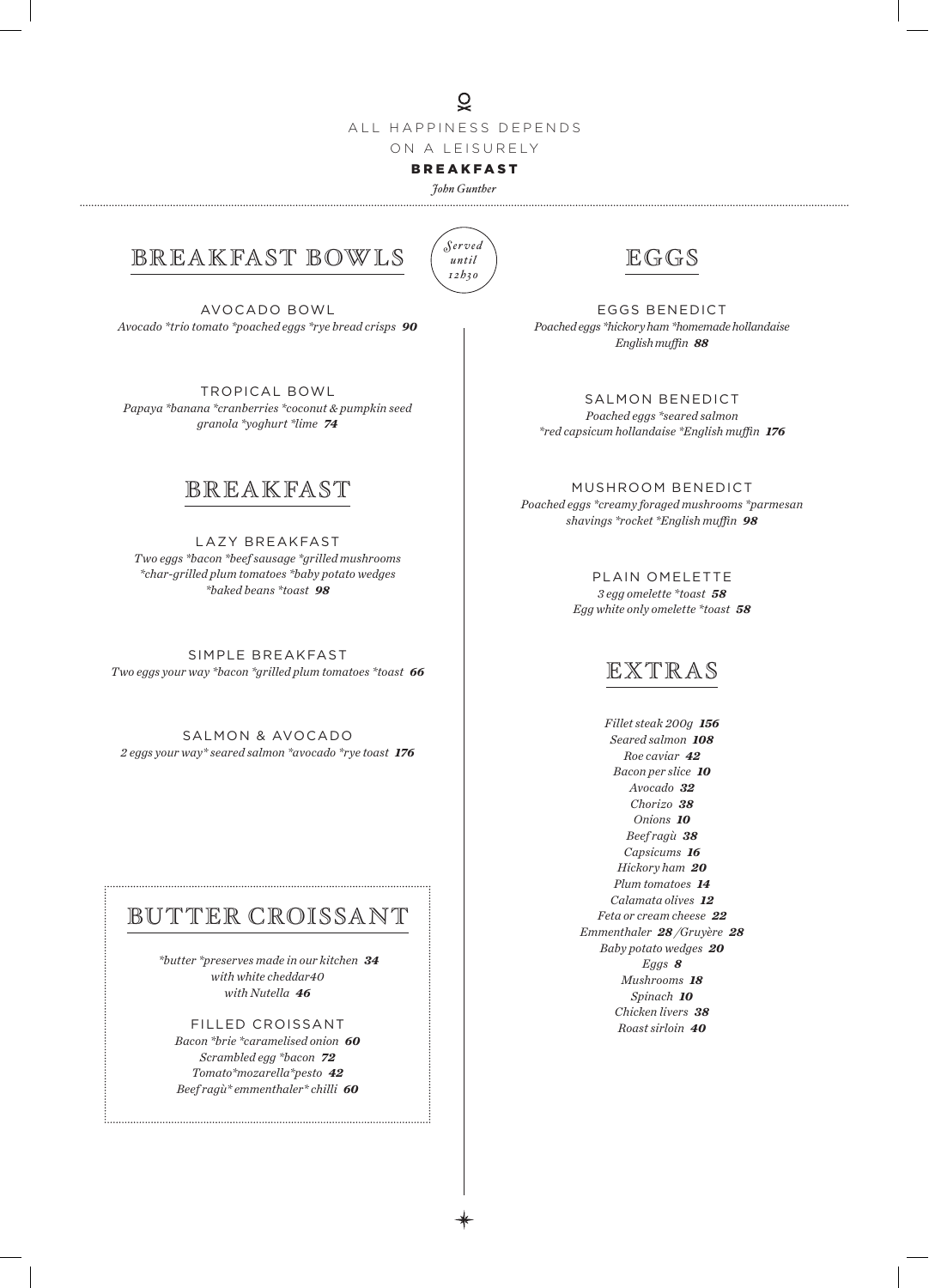## $\overline{Q}$ WHAT GARLIC IS TO SALAD, INSANITY IS TO ART *Augustus Saint-Gaudens*

# SALAD BAR

*Visit our seasonal Salad Bar to customize your own seasonal salad with fresh greens, gourmet toppings and a dressing of your choice.*

LIFE GREEN SALAD BOWL

*Lettuce varietals\*rocket\*tomato\*cucumber\*green pepper\*marinated olives\*feta 84*

ROOT VEGETABLE SALAD BOWL

*Lettuce varietals\*mungbeans\*roast butternut\*grilled zucchini\*julienne carrot\*red onion\*cherry tomatoes\*marinated olives\*feta 104*

# POKE CRUISE BOWLS

*A colourburst of raw crudo flavours, dressed in zesty combinations*

*Crudo Salmon \*yuzu \*mirin soy marinade & sesame \*apple julienne \*cucumber & radish slaw \*Enoki mushroom \*purple kimchi \*avocado \*mango \*yoghurt \*wakame \*edamame 186*

*Crudo Tuna \*sriracha \*soy & sesame marinade \*quinoa \*grapefruit \*avocado \*wakame \*cucumber julienne \*yoghurt 176*

> *Black rice \*inari \*avocado \*cucumber \*mango \*enoki mushroom wakame \*edamame \* apple julienne \*yoghurt 134*

GOURMET TOPPINGS AVOCADO *3 4* • GRILLED HALLOUMI *54* • GRILLED CHICKEN BREAST *4 4* FILLET STEAK 200g *156* • PRAWNS *88* • VEGAN CHICKEN *90*

# TAPAS

ARTISAN DIPS *Olive salsa verde \*hummus \*spicy vegetable dip \*tzatziki \*fried halloumi \*crispy parmesan dumplings \*lavash 104*

> SEAFOOD TAPAS *Grilled calamari \*prawn gambas \*crispy fish croquettes \*fried squid heads \*tzatziki \*crispy potato cheese croquettes \*crispy fries \*lavash 272*

CHICKEN TAPAS *Chicken livers \*spicy chicken drumettes \*grilled halloumi \*crispy potato cheese croquettas \*carrot tahini salad \*crispy fries \*lavash 260*

FOCACCIA & LAVASH  $26 \cdot$  HALLOUMI  $54 \cdot$  CRISPY SQUID HEADS  $54$ PRAWN GAMBAS *8 8* • GRILLED CALAMARI *5 4* CHICKEN DRUMETTES *8 8* • CHICKEN LIVERS *3 8*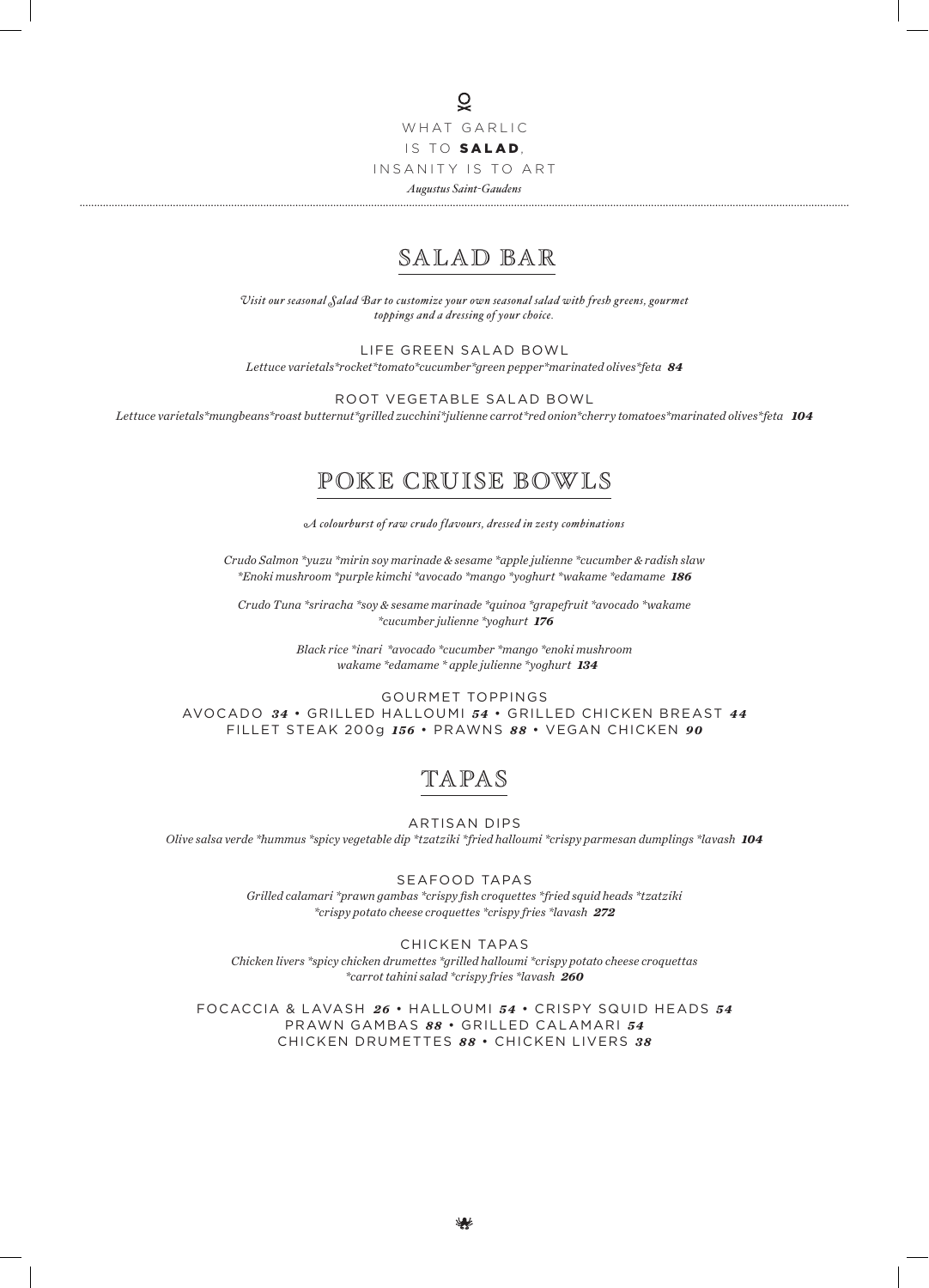FOOD IS EVERYTHING. FOOD, FRIENDS, FAMILY: THOSE ARE THE MOST IMPORTANT THINGS IN LIFE

*Zac Posen* 

# GOUR MET LOAVES

*Served on artisan wood-burning forno bread with extra virgin olive oil, mixed greens, toppings*

*Salad add 18 • Roasted Vegetables add 18*

CHICKEN BREAST ON BRIOCHE *Spicy or lemon grilled chicken breast \*marinated peppers \*balsamic onions \*mixed greens \*cucumber \*fries 124*

CHICKEN CAESAR SALAD WRAP *Grilled chicken breast \*lettuce \*bacon \*yoghurt dressing\* parmesan \*anchovy \*egg \* mozzarella \*sweet potato crisps 88*

GOURMET BURGER ON BRIOCHE *200g House-ground Wagyu beef \*beer-battered onion rings served on brioche \*fries 130*

CHICKEN MAYO & AVOCADO OF HEALTH *Chicken \*wholegrain mustard mayo \*lettuce \*cucumber ribbons \*tomato \*gherkins \*petite salad 82*

BLT ON WHITE *Bacon\*Lettuce\* tomato\*wholegrain mustard mayo\*red onion\* petite salad 88*

BEEF SALAD WRAP

*Roast beef sirloin \*carrot julienne \*cucumber \*caspicum \*lettuce \*tomato \*coleslaw \*radish \*mushroom \*sweet potato crisps 98*

GRILLED HALLOUMI WRAP

*Grilled halloumi \*mung beans \*cucumber \*lettuce \*zucchini ribbons \*julienne carrot \*sesame & lemon dressing \*sweet potato crisps 82*

ROAST BEEF ON HEALTH *Roast sirloin\*white cheddar\*pineapple chutney\*wholegrain mustard mayo\*petite salad 98*

BEYOND BEEF *200g BEYOND BEEF BURGER \*beer battered onion ring served on Brioche 158*

# CRUDO

OYSTERS *3 West Coast Oysters \*slightly sweet & fiery jalapeño Salsa \*Matsuhisa salsa \*Maui onion salsa 90*

> MILLIONAIRE'S SALAD *Artichoke heart ceviche \*yuzu \*lime \*grapefruit 130*

AVOCADO & TOMATO CEVICHE *Grilled avocado \*marinated tomatoes \*celery \*pickled ginger \*Chinese seven spice \*soy \*rice wine vinegar 102*

CEVICHE OF SALMON OR TUNA *Thinly sliced fish with coriander \*cucumber ribbons \*cherry tomato \*red onion \*ceviche sauce 108*

> BURRATA & PEACHES *Grilled peach \*mint \*red onion \*cucumber \*yuzu \*avocado \*burrata cheese. 160*

SEAFOOD CEVICHE

 *Salmon \*tuna \*prawns \*calamari \*squid heads \*tomato \*onion \*celery \*coriander chilli dressing 146*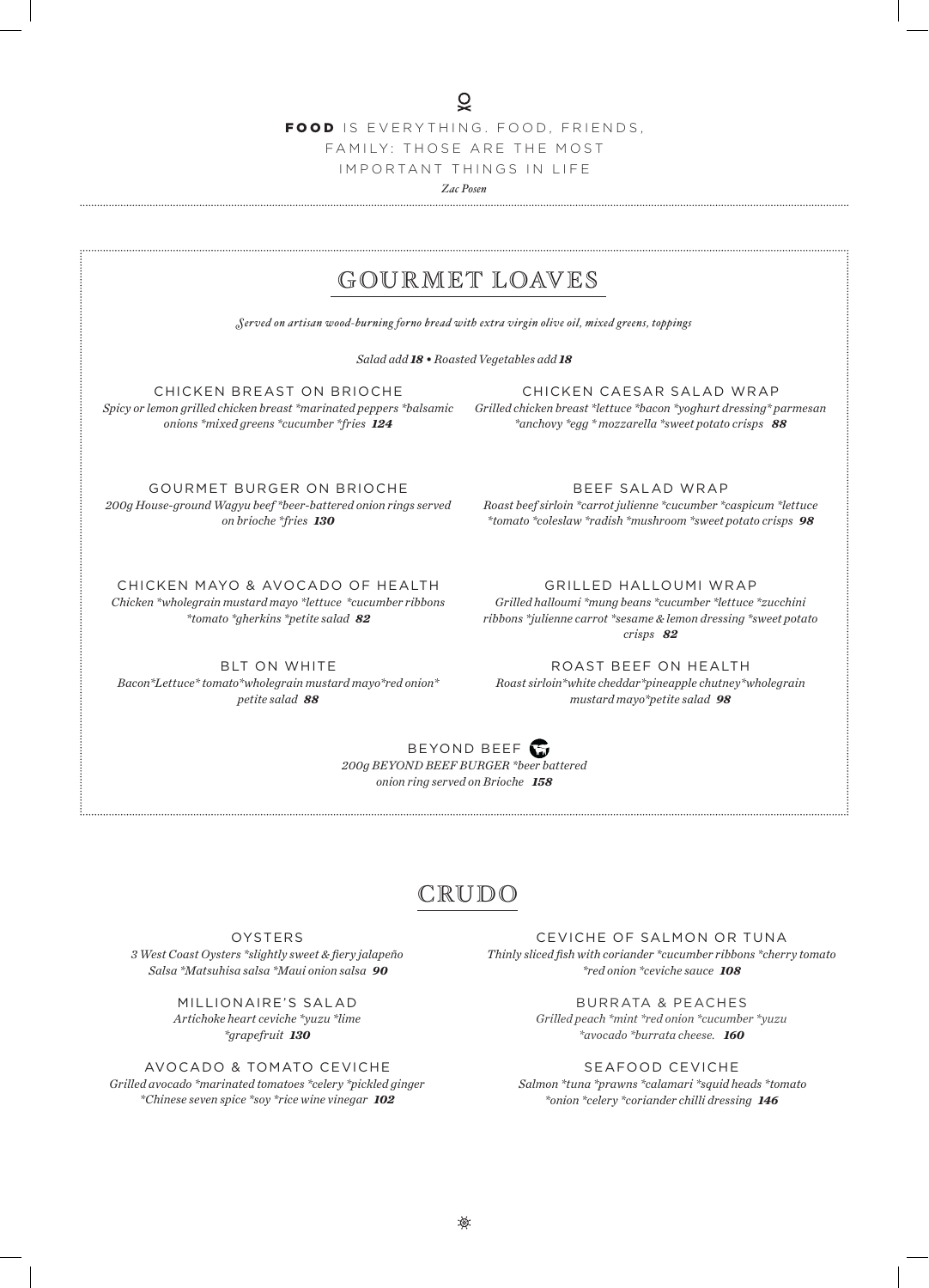I LOVE PIZZA . I WANT TO MARRY IT, BUT IT WOULD JUST BE TO EAT HER FAMILY AT THE WEDDING. *Mike Birbiglia*

# PASTA BAR

CREAMY CHAR-GRILLED CHICKEN LINGUINE *146 Sage cream \*grilled chicken breast*

ARRABIATA OR POMODORO PENNE *92 Add 200g fillet 156 • Add chicken 44 • Add chargrilled vegetables 36 • Add prawns 88 • VEGAN CHICKEN 90*

> ALFREDO & VEGETABLES *Foraged field mushrooms \*smoky vanilla mascarpone \*broccoli \*tomato \*penne 136*

HOUSE GROUND BEEF BOLOGNAISE SPAGHETTI *Beef mince \*tomato pomodoro sauce 128*

SEAFOOD PENNE *Truffled lobster crème \*calamari \*prawns \*linefish \*moules 288*

AL FUME CREAMY POMODORO LINGUINE *Touch of vodka \*garlic \*chilli \*flambéd strips of bacon 140*

# PIZZETTE

ROSA *Smashed Rosa tomatoes \*mozzarella \*basil 90*

*Hickory ham \*Portabello mushrooms 122*

*Roast sirloin \*caramelised onions \*pickled red onion 160*

*Parma ham \*red onion \*brie \*fig \*fennel 1 68*

*Prawn \*jalapeño papaya salsa \*dill crème fraîche 198*

 *Beef ragù \*Roasted capsicum \*chilli 136*

VEGETARIAN *Roast pumpkin \*chargrilled peppers \*zucchini \*Rosa base \*feta \*basil 112*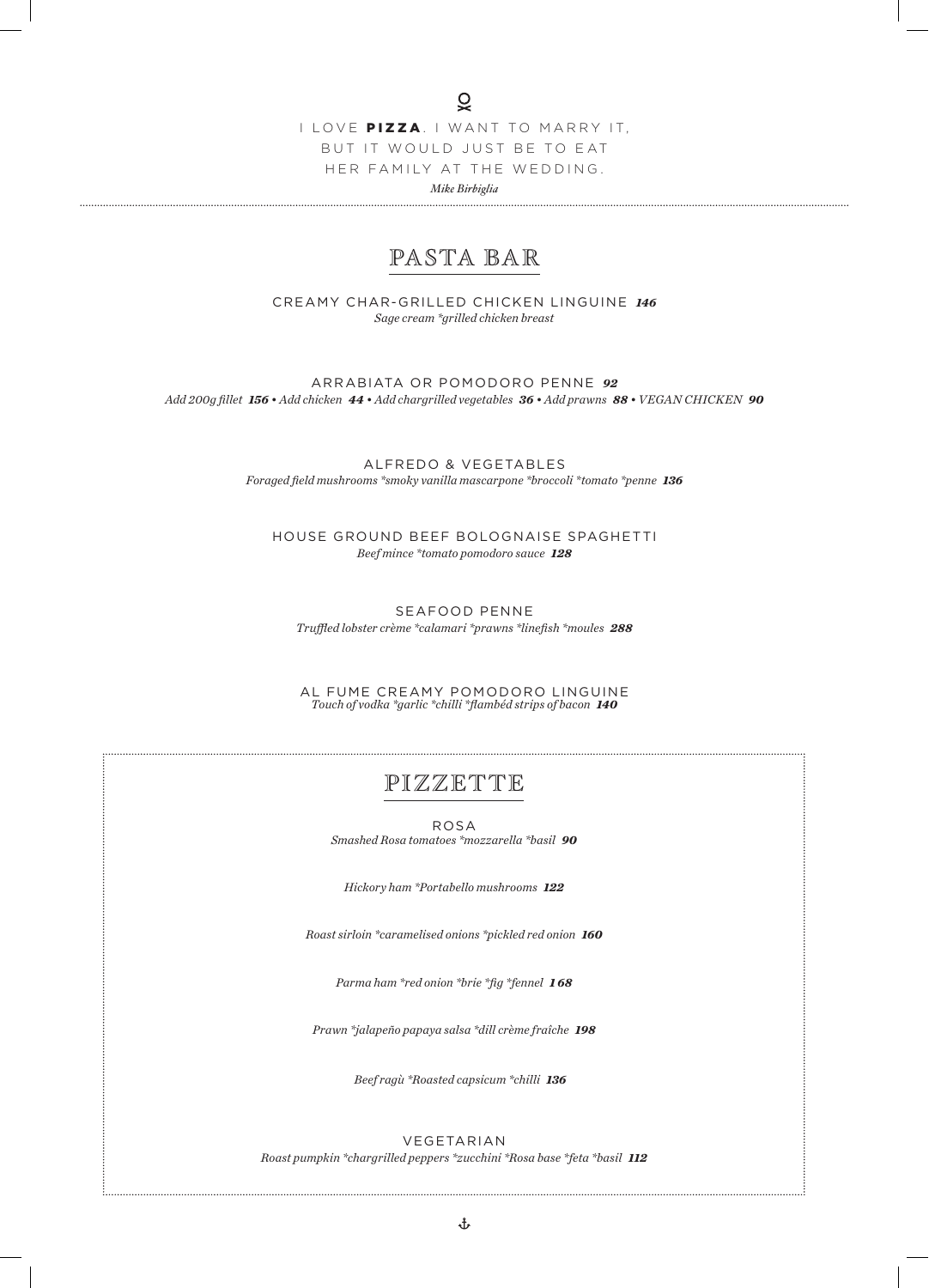## $\overline{Q}$

I'M NOT MAKING ART, I'M MAKING

SUSHI

*Masaharu Morimoto* 

# SUSHI



CRISPY PRAWN BLACK RICE ROLL 8 pieces

*Crispy prawn \*black sushi rice \*cream cheese \*avocado \*toasted coconut wrapped in nori paper \*spicy papaya salsa \*toasted coconut flakes 172*

DRAGON ROLL 8 pieces Prawns \**Avocado \*cucumber wrapped in rice with seaweed covered in avocado 96*

> TIGER ROLL 8 pieces *Avocado \*salmon roll topped with prawn & avocado 120*

VOLCANO ROLL 6 pieces *Inside out avocado and crab roll with spicy tuna \*masago \*wasabi mayonnaise \*sesame seeds 120*

> NIGIRI 4 pieces *Classic \*salmon | tuna | prawn 72*

SUSHI BOWLS *Sushi rice \*salmon \*nori \*avocado \*cucumber \*carrot \*edamame \*ginger dressing 98 Tuna \*black rice \*sweet potato \*cucumber \*carrot \*red onion 98 Sushi rice \*avocado \*apple \*nori \* edamame \*broccoli \*baby marrow \* cucumber 80*

DRESSED BOSTON ROLL *Poached prawn \*avo \*cucmber \*cream cheese california roll \*caviar \*spicy mayo \*teriyake dressing \*edamame beans 170*

FRIED CALIFORNIA RAINBOW *Panko crumbed and fried salmon roll \*salmon \*tuna \*avocado \*sweet chilli \*teritake\* spicy may*o *170*

LOADED RAINBOW ROLL *Rainbow roll \*creamy prawn tempura \*purple kimchi 170*

SALMON CAVIAR ROSE 3 pieces *Salmon \*sushi rice \*Japanese mayo \*red caviar 74*

TUNA & BLACK RICE ROSE 3 pieces *Tuna \*black sushi rice \*sliced tuna \*wasabi soy mayo \*red caviar 74*

PRAWN TEMPURA ROSE 3 pieces *Salmon roses \*spicy mayo \*prawn tempura \*sweet chilli \*caviar 98*

> HAND ROLL One piece *Seaweed cone filled with rice \*avocado, Japanese mayo \*sesame seeds 74 Salmon Skin & Caviar 74*

> > CALIFORNIA ROLL 8 pieces *92*

> > > MAKI 6 pieces *64*

FASHION SANDWICHES 8 pieces *88*

> SASHIMI 4 pieces *88*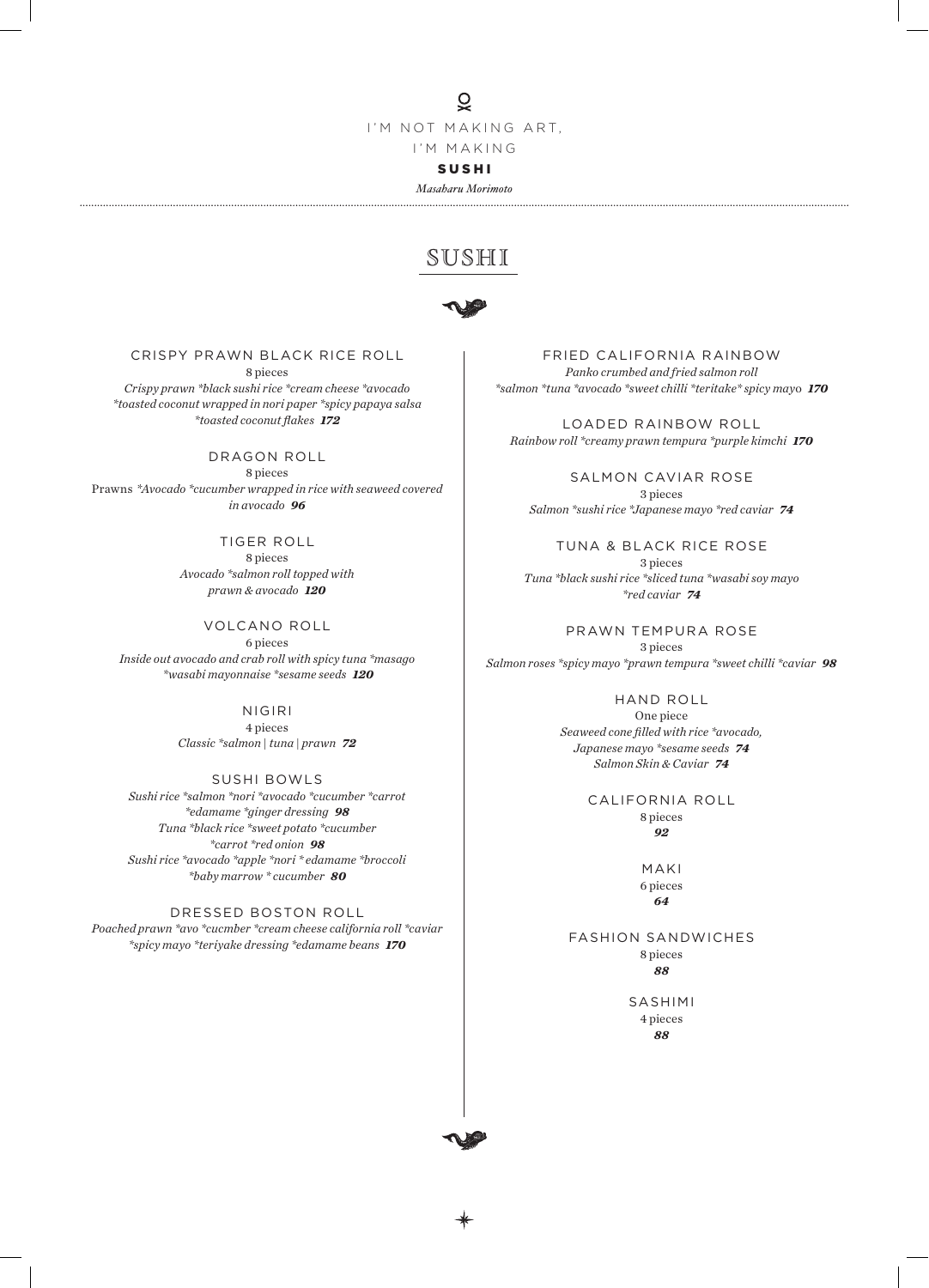$\overline{Q}$ 

I AM NOT INTERESTED IN SLICE OF LIFE,

WHAT I WANT IS A SLICE

OF THE IMAGINATION

*Carlos Fuentes*



#### SALMON TARTARE

*Salmon tartare \*cucumber \*quail egg \*avocado \*caviar \*anchovy aïoli 136*

#### TUNA TARTARE

*Tuna tartare \*cucumber \*quail egg \*caviar \*spicy vinaigrette 136*

#### FILLET TARTARE

*200g Beef fillet \*salsa verde \*quail egg \*focaccia \*capers \*onion salsa 172*

# COALS

#### SPEARED FILLET

*200g fillet bound in bacon \*crushed baby potatoes \*grilled tomatoes \*salsa verde 208*

BEEF RIBS

*BBQ-basted beef ribs served with onion rings & fries 500g 218 1kg 388*

#### BILTONG SIRLOIN

*400g Beef sirloin on the bone \* biltong and brie stuffing \*roasted veg \*mushroom sauce 252*

#### SEAFOOD SOUVLA

*3 Prawns \* calamari \* kingklip crispy squid heads \*Cafe de Paris butter \*fries \*roasted vegetables 370*

RUMP *350g 190*

T BONE *750g Grilled \*Greek roasted baby potatoes \*roasted vegetables 348*

GRILLED BEEF FILLET *200g 152 300g 198*

RIBEYE ON BONE

*1kg grilled \*choice of side \*sauce choice 480*

#### ACCOMPANYING SAUCES

*Add mushroom cream 36 \*Add peppercorn sauce 36 \*Add peri peri sauce 36 \*Add gastrique 36 \*Add chimichurri 36* ACCOMPANYING SIDES

> *Fries 28 Salad 40 Roasted Vegetables 40 Greek Roasted Potatoes 40*

# FORNO

#### SLOW ROAST LAMB SHANK

*served with mixed potatoes & butternut 384*

#### BEEF SHIN HOTPOT

*300g beef shin\*pearl onion\* traditional gravy \*smashed potatoes. 188*

WOOD FIRED SPATCHOCK CHICKEN

*Forno roasted baby potatoes \*roasted vegetables \*Red kimchi Half 154*

#### VEGETABLE TIKKA MASALA

*Spiced farm vegetables \*tomato & cumin reduction \*basmati rice \*papadums \*sambals 158 \*Add VEGAN CHICKEN 90*

## WHOLE BAKED CRUSTED FISH

*Fish crusted in salt\* saffron rice \*lemon butter SQ*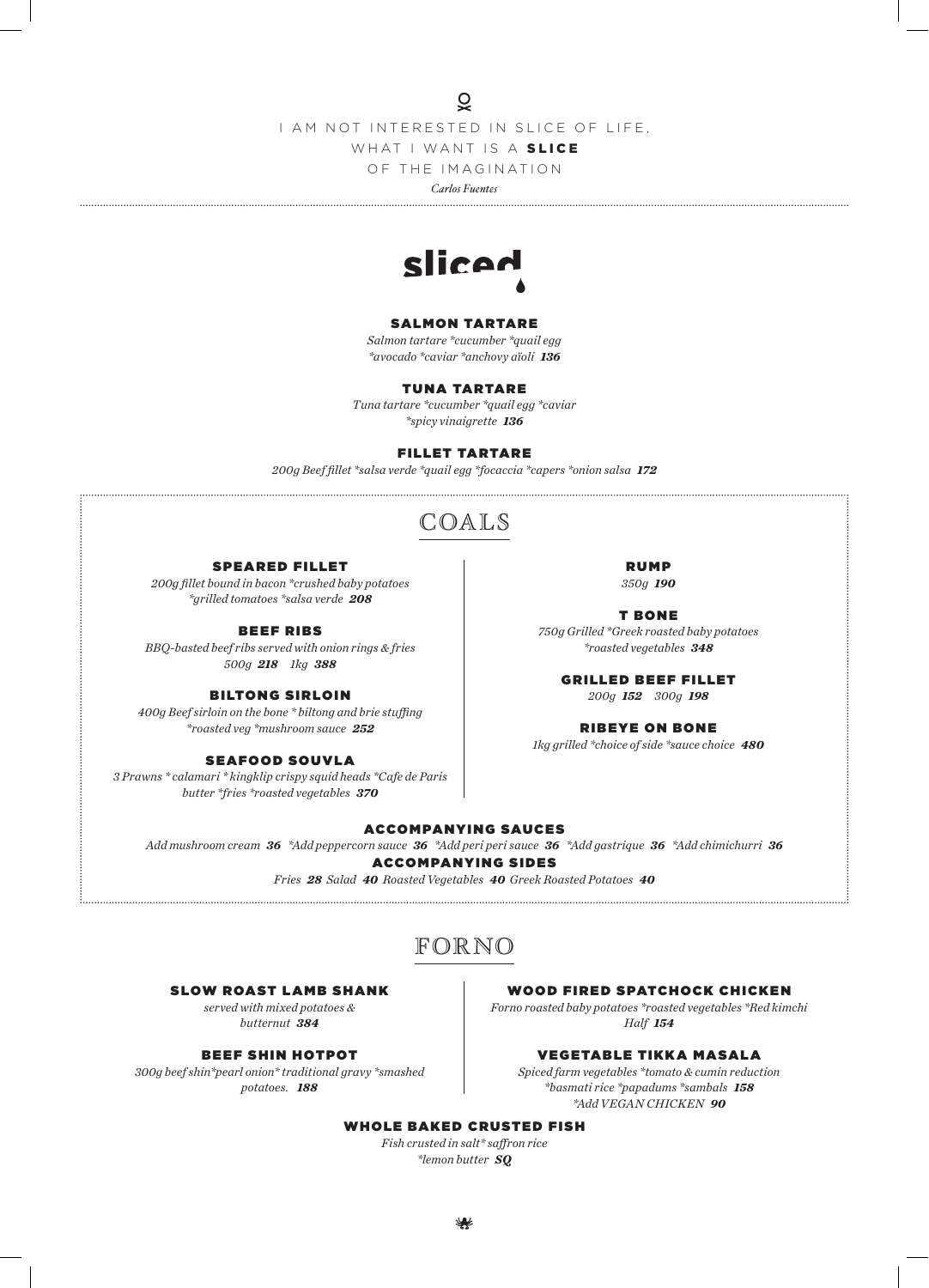## $\overline{Q}$

### KITCHEN

[kich-uh n] noun 1.A ROOM OR PLACE EQUIPPED FOR COOKING. 2.CULINARY DEPARTMENT; CUISINE

## KITCHEN

MOULES & FRITES *Fresh mussels \*white wine \*cream broth \*fries \*homemade mayo \*grilled ciabatta 166*

HAKE & CHIPS *Grilled or fried hake \*battered onion rings \*dill crème fraîche \*lemon \*crispy fries 148*

GRILLED CHICKEN BREAST *Grilled Cajun or lemon chicken breast\* carrot & tahini slaw\*lettuce\*cherry tomatoes\*capsicum 158*

> PRAWN GRILL *12 Prawns \*Cafe de Paris butter \*saffron rice \*kimchi 380*

SEARED TUNA *Served rare in a tomato elderflower gazpacho \*olive \*edamame \*cucumber \*yuzu salsa verde 220*

GRILLED SALMON *Scallion potatoes \*side salad \*dill crème fraîche 290*

SEAFOOD PAELLA *Prawns \*calamari \*line fish \*moules \*rice \*creamy paprika sauce 250*

CHICKEN & PRAWN CURRY *Malay spicy tomato broth \*Methi leaves \*coriander \*coconut milk \*basmati rice \*Popodum \*sambals 286*

> BABY KINGKLIP *500g Grilled medallion\*lemon cream sauce \*scallion potatoes 242*

LAMB CUTLETS *400g Grilled lamb cutlets \*scallion baby potatoes \*roasted vegetables 340*

# THE LIFE GRAND PLATTERS

*Selection of platters for sharing*

*All served with \*oven-roasted seasonal vegetables \*lemon-roasted potatoes from the forno or fries \*LIFE salad \*lavash*

FIRE PIT PLATTER *600g beef fillet \* half spatchcock chicken \*500g beef ribs \*crispy squid heads \*4 grilled prawns \*200g calamari 998*

> FROM THE EARTH *400g lamb cutlets \*half spatchcock chicken \*750g T-Bone 888*

> > DOCK & DIVE

*Moules \*16 prawns \*400g grilled calamari \*crispy squid heads \*baby kingklip \*Cafe de Paris butter 1180*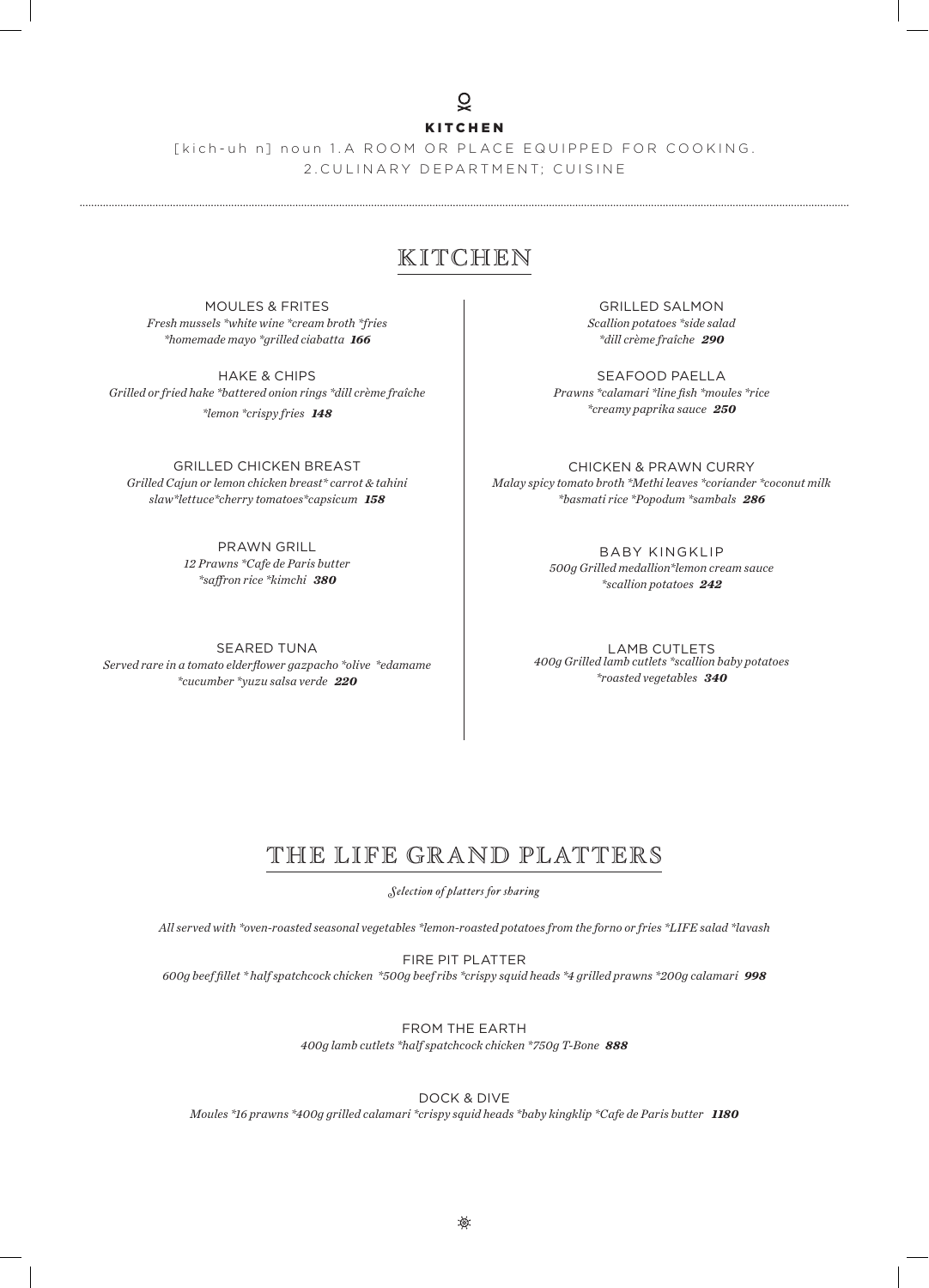WITHOUT DESSERT, THERE WOULD BE DARKNESS AND CHAOS *Don Kardong*

 $\overline{Q}$ 

# DESSERT

NUTELLA BRIOCHE PIZZA *Vanilla ice cream \*hazelnut praline \*mixed berries 84*

VANILLA BEAN CRÈME BRÛLÉE *Vanilla infused baked anglaise \*caramel crunch 80*

WAFFLE *Vanilla ice cream and chocolate sauce 92*

DEATH BY CHOCOLATE *White chocolate ganache \*dark chocolate mousse \*fresh berries \*chocolate meringue 82*

BAKLAVA & ICE CREAM *Crispy layers of phyllo \*almond \*cinnamon \*spiced orange syrup 74*

MOLTEN CHOCOLATE PUDDING *With vanilla ice cream 84*

# SPECIALITY COFFEES

BOMBARDINO *Cognac \*espresso \*homemade Advocaat \*crème 60*

GIANDUIA *Hazelnut liqueur \*espresso \*hot chocolate\*Chantilly crème \*toasted almonds 60*

NOUGAT *Honey \*nougat liqueur \*espresso \*hot milk \*Callebaut chocolate mousse \*nougat 60*



POLO CLUB TEA - GREEN TEA *Green tea with caramel and vanilla*

TWG SPECIALITY TEA *Muslin Tea 32*

CRÉME CARAMEL TEA - ROOIBOS *Rooibos blended with toffee pieces*

> 1837 BLACK - BLACK TEA *Black tea with red berries and caramel*

BLACK CHAI - BLACK TEA *Black chai tea blend with Indian spices*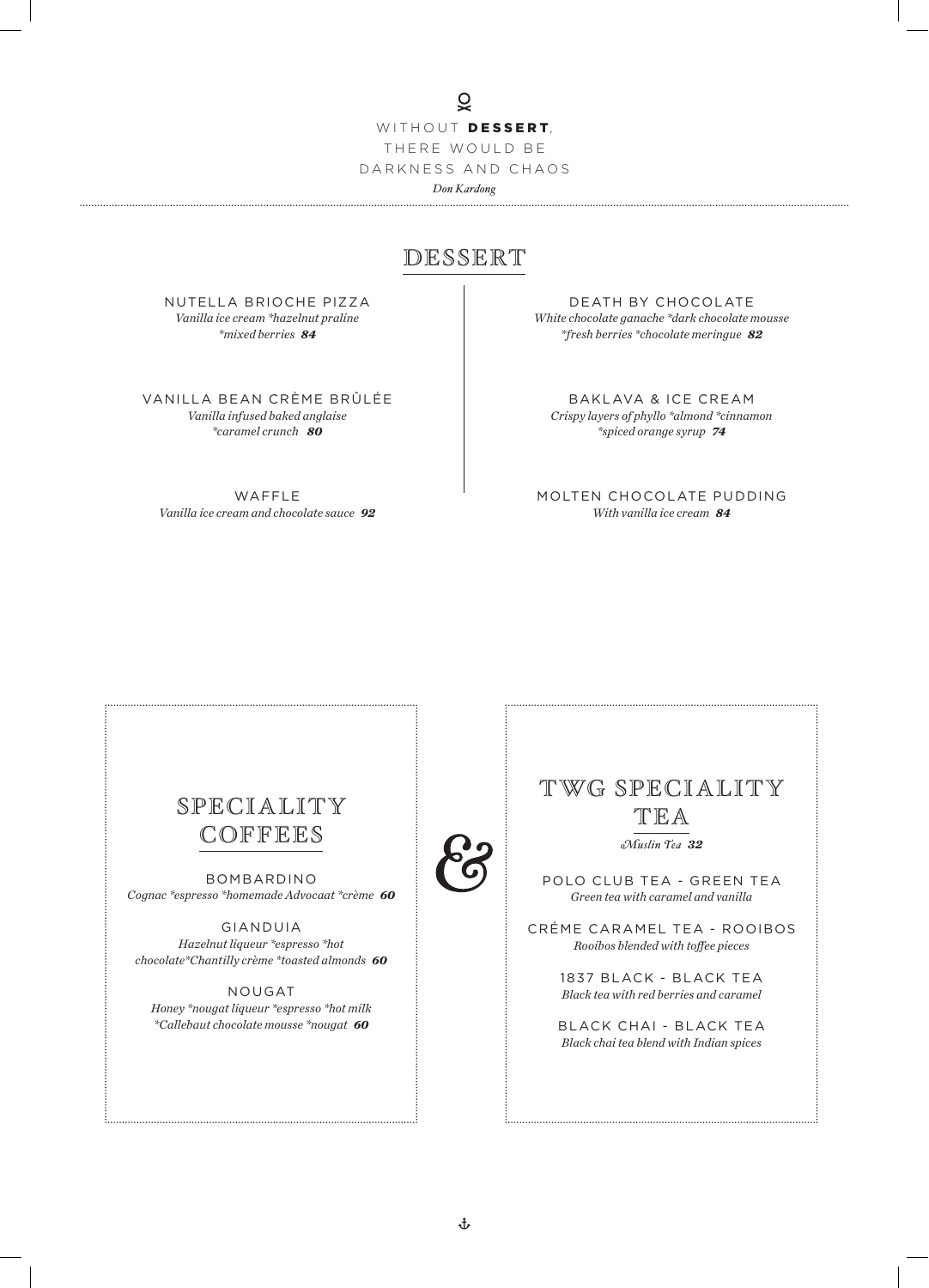## THERE'S NOT A MAN, WOMAN OR CHILD ON THE FACE OF THE EARTH WHO DOESN'T ENJOY A TASTY

 $\overline{Q}$ 

BEVERAGE.

*David Letterman* 



STILL & SPARKLING WATER *250 20 750 40* ACQUA PANNA *750 80* SAN PELLEGRINO *750 80* BOS ICED TEA *30* MIXERS *24* RED BULL ENERGY *42* RED BULL SUGAR FREE *42*

## R AW JUICE BAR

*Freshly squeezed on site 38 add ginger 4 • add celery 8* DR OZ'S BODY RESTART *Apple \*celery \*cucumber \*ginger \*mint \*pineapple \*parsley \*spinach 52*

NATURES NECTAR *Kiwi \*pineapple \*apple \*lime \*coriander 52*

RAINBOW BLITZ *Apple \*carrot \*cucumber \*ginger \*lemon \*pear \*spinach 48*

> CITRUS GINGER ZINGER *Carrot \*orange \*red pepper \*ginger \*celery 46*

> > PARADISE FRUIT *Banana \*mango \*pineapple 54*

GOJI YOUTH ELIXIR *Goji berry \*grapefruit \*pomegranate 54*

## FRUIT SMOOTHIES

TURBO CHARGE *Apple \*cucumber \*celery \*lemon \*lime \*avo \*pineapple \*yellow pepper 56*

ANTIOXIDANT *Spinach \*banana \*Dates \*apple \*cinnamon 56* HOT STEAMY

CAPPUCCINO *30* CAPPUCCINO CON PANNA *34* ESPRESSO SINGLE *22* DOUBLE *26* MACCHIATO *24* AMERICANO *26* CAFÉ LATTE *34* MOCACCINO *32*

> *Decaf coffee add 4 For Lactose Free milk add 8*

HOT CHOCOLATE *34*

## MILKSHAKES

*Bar One 48 Wild Berry 48 Oreo 48*

granitas & mocktails

*Crushed Ice Infusions Watermelon \*rosewater \*basil 34 Elderflower \*lime \*mint 34*

## twists

RED BULL MOJITO TWIST *RED BULL \*lime \*apple \*mint 50*

RED BULL SUGARFREE TWIST *RED BULL Sugarfree \*apple \*berry 50*

## TEAS

*30* TWG UVA HIGHLANDS BOP FRENCH EARL GREY ENGLISH BREAKFAST TEA JASMINE QUEEN TEA EMPEROR SENCHA ROOIBOS CHAMOMILE

HERBAL INFUSIONS *Housemade lemon \*ginger \*mint infusion 26*

We support our Environment We are using bio Packaging & Straws. We have committed to help in saving our ocean and Going Greener Please assist us in our aim to protect our environment